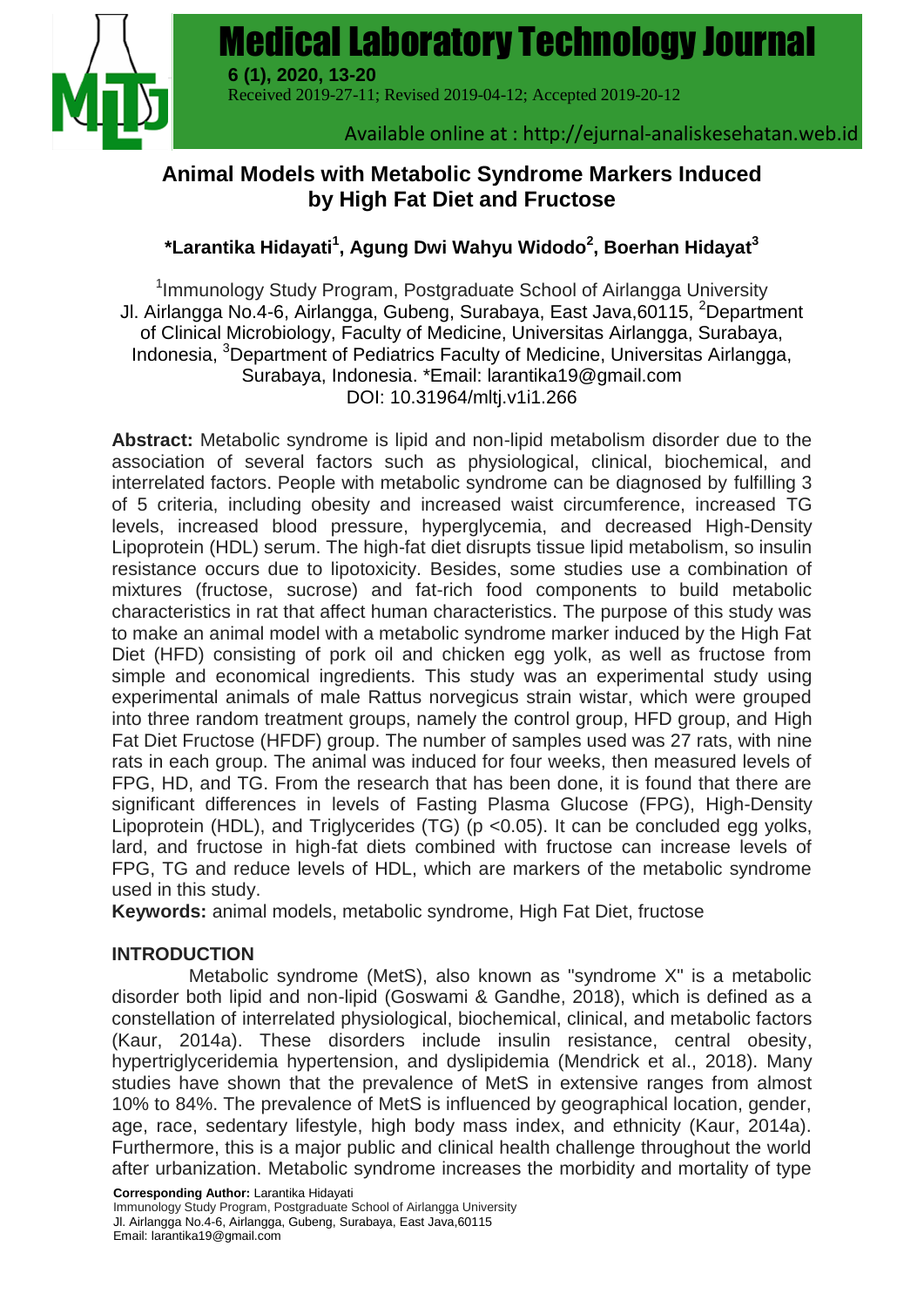2 Diabetes Mellitus and cardiovascular disease 2 to 5 times each in the next 5 to 10 years. Individuals with MetS are also susceptible to other conditions of fatty liver, polycystic ovary syndrome, cholesterol gallstones, asthma, sleep disorders, and the appearance of certain types of cancer (Mendrick et al., 2018).

In general, MetS is caused by two factors, namely internal factors, and external factors. Internal (genetic) factors are caused by mutations in genes that encode leptin and its receptors (Ziki & Mani, 2016), while external factors are influenced by diet, smoking and physical activity (Alarcon et al., 2018). According to the National Cholesterol Education Program Adult Treatment Panel III (NCEP-ATP III) in 2002, the criteria for Asian metabolic syndrome are central obesity (AC >90 cm for men and >80 cm for women), High-Density Lipoprotein Cholesterol (HDL-C) levels (men <40 mg/dl and women <50 mg/dl), triglyceride levels> 150 mg/dl, blood pressure> 130/85 mmHg and fasting blood glucose >100 mg/dl (Kaur, 2014b). People with metabolic syndrome can be diagnosed by fulfilling 3 of 5 criteria including obesity and increased waist circumference, increased TG levels, increased blood pressure, hyperglycemia, and decreased serum HDL (Rochlani, Pothineni, & Kovelamudi, 2017)

Metabolic syndrome is one of the leading causes of death worldwide, and its pathogenic mechanism is not fully understood. The use of animals in experiments is and continues to be very important in medical research, including for the study of metabolism. Animal models or laboratory animals are animals that are treated and made with the aim that it was similar or resembled an object of actual observation as desired. Experimental animal models become important for testing the efficacy of new agents, understanding the molecular basis, pathogenesis, and the mechanism of action of therapeutic agents. However, the results obtained in preclinical studies are not necessarily the same as those found in humans (Fuchs et al., 2018)

High-fat diets will induce insulin resistance in peripheral tissues due to lipotoxicity. Besides, several studies use a combination of carbohydrates (fructose, sucrose) and HFD components to build metabolic syndrome characteristics in rat that imitate human characteristics (Rohman et al., 2017). Excessive consumption of fructose results in an increase in the metabolism of sugar in the liver and causes accumulation of TG and cholesterol due to their lipogenic so that glucose tolerance occurs and causes insulin to become resistant (Wong et al., 2016)

There are several different mouse models for studying MetS, where the focus of making experimental animals can be verified into several learning objectives: 1) models that explain physiopathological and biochemical mechanisms, 2) models in which several MetS signs are induced, and 3) are designed to evaluate therapeutic strategies for overcoming MetS (Barrios-ramos, Loredo-mendoza, & Jaramillo-flores, 2014).

Giving HFD, which consists of 1 part lard and 1 part chicken yolk eggs for 14 days, can increase triglyceride serum levels. The provision of 100g egg yolk and 50g lard in white rats can increase cholesterol by 91% starting on day 14 (Rini, 2012, Hendra et al., 2011). In a study conducted by Rini (2012) evaluating the effect of high-fat diet only on triglyceride levels by comparing the effect of high-fat diet with different types of eggs, namely chicken eggs yolk and duck yolk eggs then research conducted by Hendra (2011) focused on term optimization induction and composition of high-fat diet preparations in female rats, while in this study aims to make animal models in addition to using high-fat diet is also combined with fructose, besides in this study the composition of the high-fat diet used was modified to be simpler than in previous studies.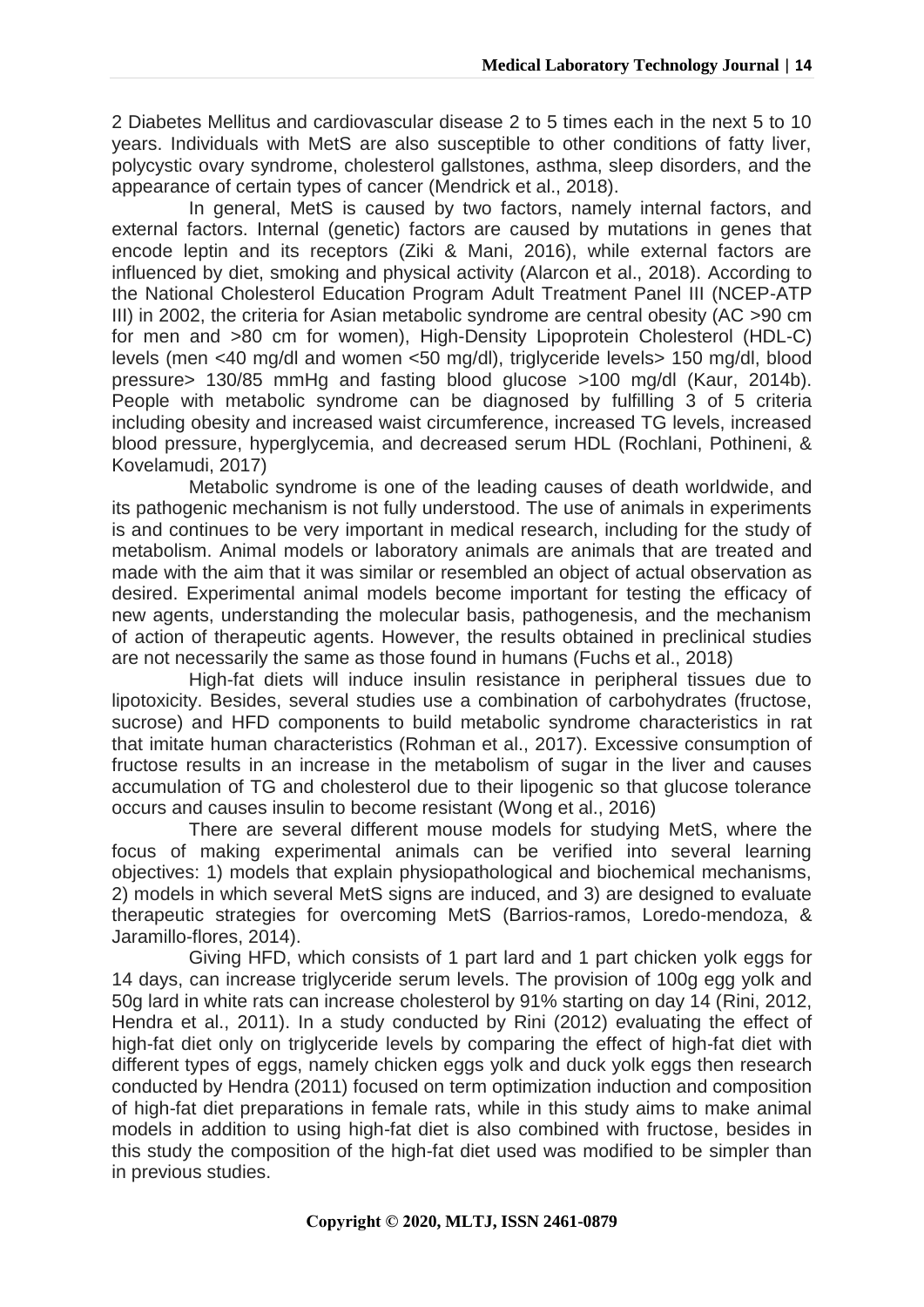This research aims to make an animal model of metabolic syndrome from a simple and easy-to-obtain material, high-fat feed made from chicken egg yolks and pork oil. While the markers of metabolic syndrome to be achieved in this study are increased levels of FPG, decreased levels of HDL and increased levels of TG, that the research focus is on making animal models with the induction of high-fat and fructose feeds by looking at their effects on FPG, HDL, and TG.

#### **MATERIALS AND METHOD**

This study is an experimental research with post-test only control group design, using male white rat (Rattus norvegicus strain wistar) and has approved by Universitas Airlangga Faculty Of Dental Medicine Health Research Ethical Clearance Commission Number: 572/HRECCFODM/VIII/2019, with three treatment groups namely, control group, High Fat Diet (HFD) group, and High Fat Diet + Fructose (HFDF) group. The total number of samples was 27 rats, with nine rat in each group.

This research uses ingredients 1) Standard diet *Pokpand* with 13-15% protein composition, 3% fat, 8% ash, 6% fiber, 0.80% calcium, 0.60% phosphorus, 13% moisture content. 2) High Fat Diet (HFD) of 1 ml/serving consisting of 1 part of pork oil and 1 part of chicken egg yolk with a fat content of 66.28%. 3) liquid fructose with 60% content.

The experimental animals were acclimatization for seven days, then randomized and divided into three groups, 1) Control group, only gave standard feed 2) HFD group, given standard feed and HFD. 3) HFDF group, given standard feed, HFD, and fructose. Induction is carried out for four weeks. The standard feed is given ad libitum, HFD is given by feeding tube while fructose 60% is given adlibitum as drinking water.

After induction for four weeks, blood samples were taken from the rat's lateral vein as much as 2 ml (Kumar et al., 2017) and then examined FPG, HDL, and TG with Dimension EXL with LM (clinical chemistry and immunoassay system with LOCI<sup>®</sup> chemiluminescence technology) to see the appearance of metabolic syndrome markers. FPG was measured by the hexokinase-UV method using Siemens code DF40 10444971 reagent, HDL was measured by the Liquid Selective Detergent method uses Siemens code DF48B 10464332 reagent and TG were measured by ENZ-Color (GPO) using SIEMEN code DF69A 10444906 reagent.

Statistical data analysis was performed with SPSS 16.0 application. Shapiro-Wilk test was used to determine the normality of data distribution. Afterward, with the Kruskal-Wallis test to assess differences in the average levels of FPG, HDL, and TG between groups, the last Mann-Whitney test was carried out to assess the difference of average levels of FPG, HDL and TG each group.

#### **RESULTS AND DISCUSSION**

Based on the examination result of the FPG, HDL and TG serum levels result are presented on figure 1,2 and 3. The results of this study indicate differences in the levels of FPG, HDL, and TG in each group after being induced with HFD and HFDF for four weeks.

Figure 1. The results of the study of average levels of FPG after being induced with HFD and HFDF for four weeks showed a difference. The average FPG levels of the control group, HFD, and HFDF were 144.89 mg/dl, 173.89 mg/dl, and 328.89, respectively.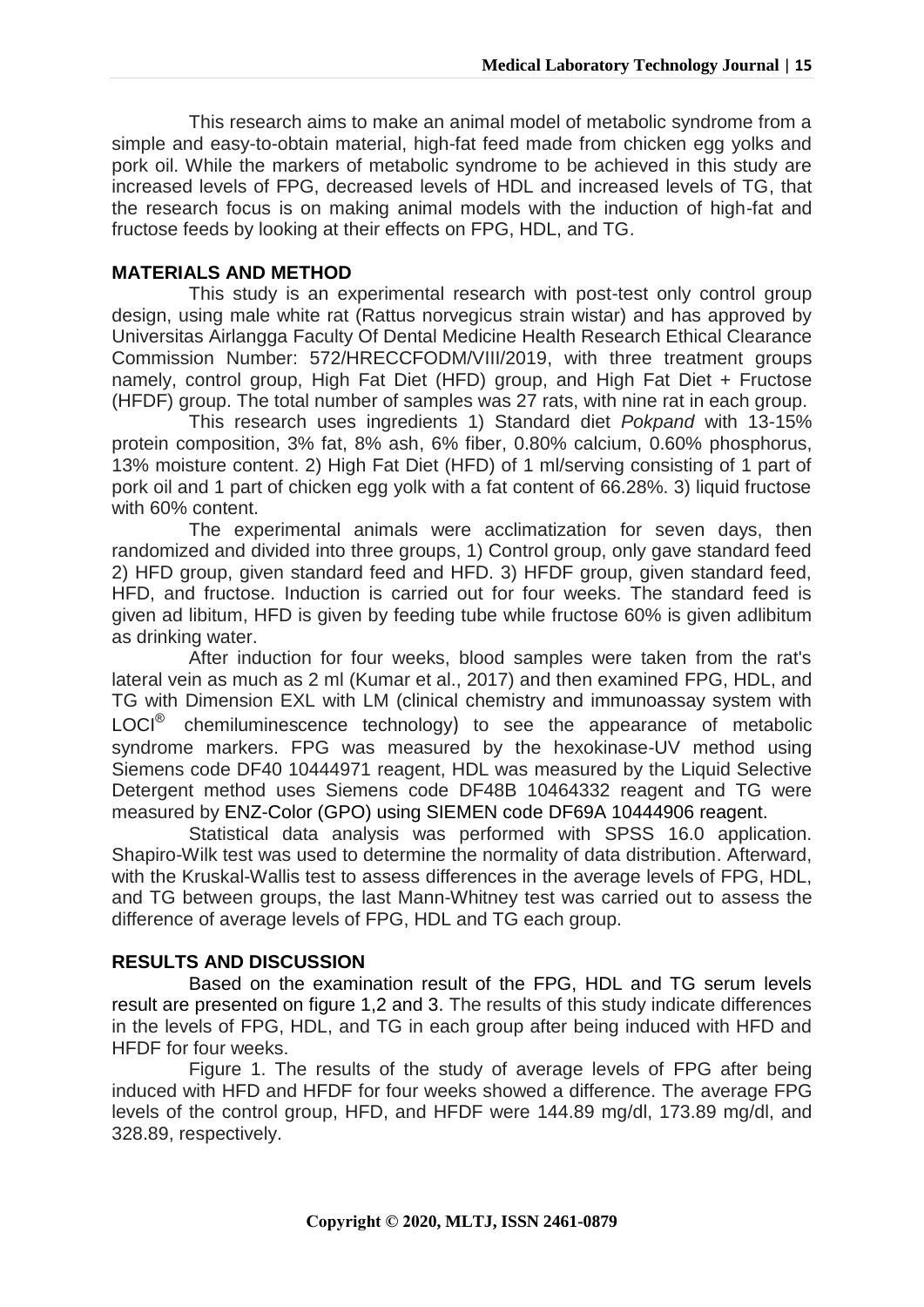

Figure 1 Research results distribution of the average levels of FPG (mg/dl) in the control group, HFD, and HFDF

Figure 2 Results of HDL average levels after induced with HFD and HFDF for four weeks showed a difference. Average HDL levels of the control group, HFD and HFDF were 56.44 mg/dl, 40.00 mg/dl, and 33.99 mg/dl, respectively, with the highest HDL levels in the control group.





Figure 3 The results of the study of average TG levels after being induced with HFD and HFDF for four weeks showed a difference. The average levels of TG in the control group, HFD and HFDF were 40.22 mg/dl, 77.22 mg/dl, and 122.67 mg/dl, respectively, with the highest TG levels in the HFDF group.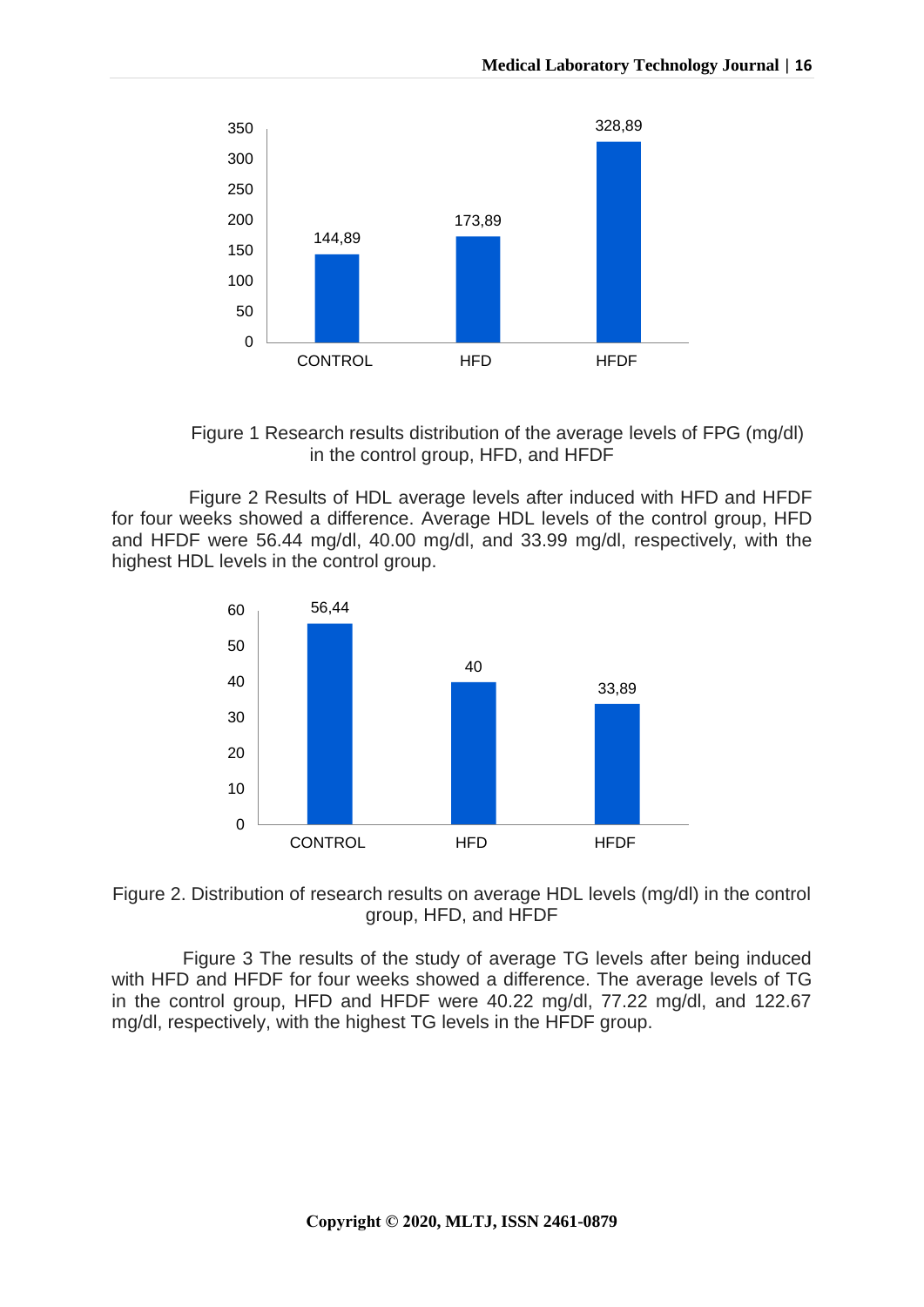



| Parameter                                   | Control          | <b>HFD</b>       | <b>HFDF</b> | P-value        | P-value    |
|---------------------------------------------|------------------|------------------|-------------|----------------|------------|
|                                             |                  |                  |             | <b>Between</b> | Each group |
|                                             |                  |                  |             | -group         |            |
| <b>FPG</b>                                  | 144.89±5.98      | 173.89±5.79      | 328.89±9.80 | $0.000*$       | $0.000*$   |
| <b>HDL</b>                                  | 56.44±1.59       | $40.00 \pm 2.29$ | 33.89±1,61  | $0.000*$       | $0.000*$   |
| TG                                          | $40.22 \pm 2.86$ | $77.22 \pm 7.13$ | 122.67±9.53 | $0.000*$       | $0.000*$   |
| $*$ cia n $\sim$ $\cap$ $\cap$ $\bar{\sim}$ |                  |                  |             |                |            |

| Table 1. Analysis research of research data |  |  |
|---------------------------------------------|--|--|
|---------------------------------------------|--|--|

#### ʻsig p<0,05

Based on the data analysis result, it was found that there were significant differences in each of control groups, HFD and HFDF ( $p < 0.05$ )

From the data presented in Tables 1 and Figures 1, 2, and 3, it can be seen that there are differences in average of FPG, HDL, and TG levels in the control group, HFD group, and HFDF group. Induction of HFD for four weeks affects the increase in FPG and TG levels, and decrease of HDL Level both on HFD and HFDF group compare to the control group.

Research conducted by Marques (2016) also proved that there was a significant increase in blood glucose levels of rats induced by a high-fat diet compared to the group of rats that gave a standard diet. Results in this study are also in line with research conducted by Harsa (2014) that there is an increase in TG levels and a significant decrease of HDL levels in groups of experimental animals induced by the high-fat diet.

Blood glucose levels increased by HFD due to insulin resistance and impaired glucose tolerance (Welty, Alfaddagh, & Elajami, 2016). The increase in fat consumption is in line with the increase in chylomicron concentration in the blood where the increase in chylomicrons induces insulin resistance through the activation of the Protein kinase C (PKC) pathway due to high levels of fatty acids which disrupt the activation of the insulin receptor substrate (IRS). Also explained in a previous study, the high free fatty acids will trigger the innate immune system in adipose tissue and then increase the expression of pro-inflammatory adipokines. Free fatty acids can also change the intestinal microbial composition and cause intestinal permeability disorders, thereby increasing lipopolysaccharide activation and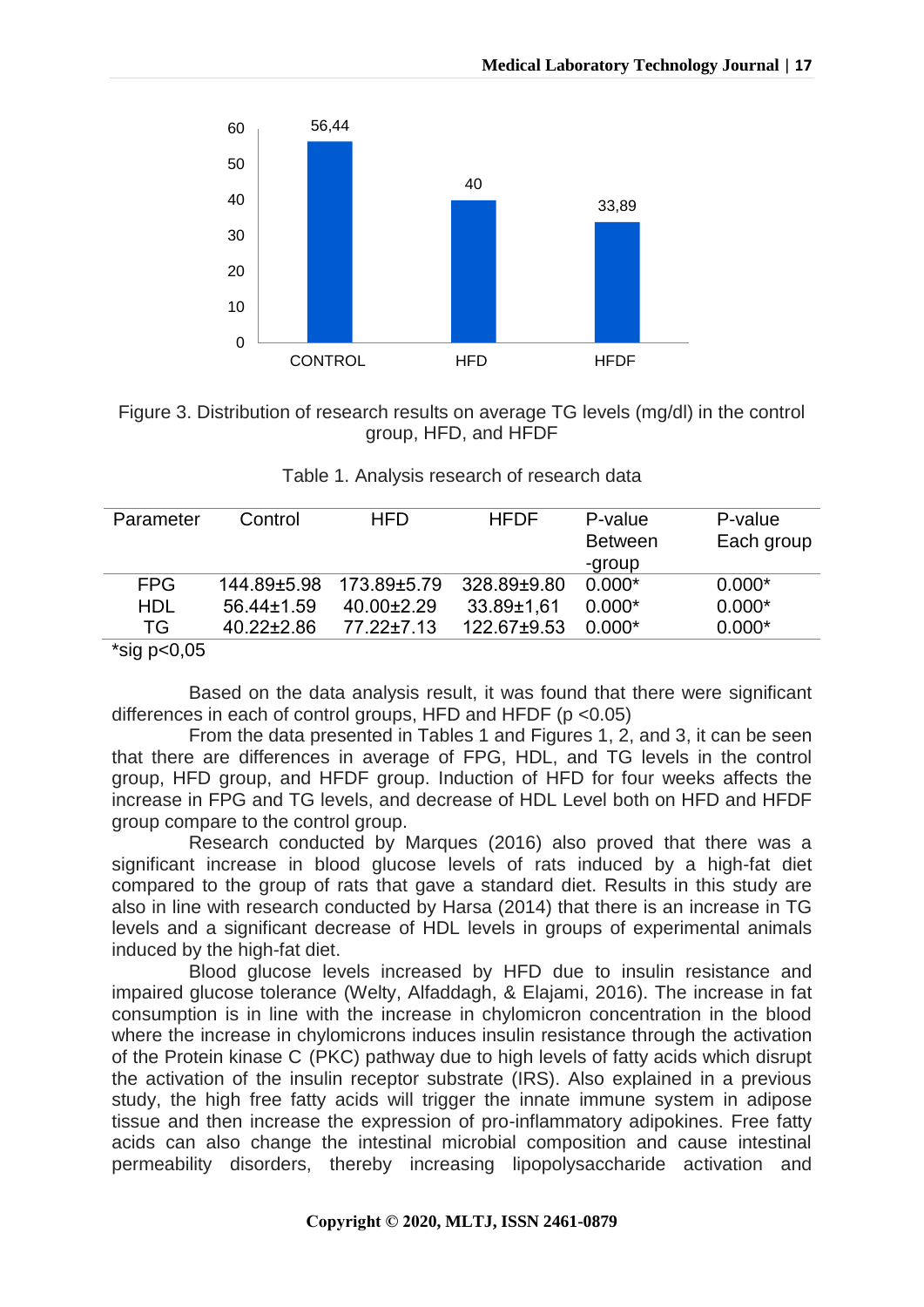increasing TNF Receptor Associated Factor 6 (TRAF6). The increase in TRAF6 also contributes to the pro-inflammatory cascade, which activates the NF-кB signaling. Thus, a high-fat diet can trigger glucose tolerance through insulin resistance (Harsa, 2014; Rohman et al., 2017).

Based on the analysis presented in table 1, it can be seen that there are significant differences between FPG, HDL, and TG levels in the HFD group compared to the HFDF group. These data indicate that the increase of FPG levels in the HFDF group was higher than in the HFD group. Also, an increase in TG levels was higher in the HFDF group compared to the HFD group, whereas in HDL levels, there was a significant decrease in levels in the HFDF group compared to the HFD group.

Result in this study also in line with research conducted by Moreno-Fernandez (2018) and Barios-Ramos (2014) both studies showed that the effect combining fructose and feed in increasing levels of FPG and TG level in the group of experimental animals that were inducted with fructose. Fructose consumption increases TG levels and decreases HDL-C levels. Several animal studies have shown that high-fructose diets are associated with hypertriglyceridemia, impaired glucose tolerance, hyperinsulinemia, insulin resistance, and increased blood pressure, and weight gain (Kelishadi, Mansourian, & Heidari-beni, 2014). An increase in TG and cholesterol levels is associated with the absorption of fructose into the liver in high amounts due to lipogenic properties, which then lead to insulin resistance and glucose tolerance (Tappy, Le, Tran, & Paquot, 2010).

Fructose in the liver by the presence of phosphofructokinase and ATP enzymes that cause catalysis reactions resulting in the conversion of fructose to fructose-1-phosphate (Aydin et al., 2014). Then enter the initial stages of glycolysis by the formation of glyceraldehyde and dihydroxyacetone without passing through fructose-1,6-bisphosphate. Fructose can continue through the glycolysis pathway by the negative regulator Phosphofructokinase so that it requires several processes to convert pyruvate to lactate, combine phosphate through the necessary glucogenesis, fructose used to become fat, fructose used by lipid oxidation which must be converted by carbohydrate to be metabolized more frequently too high for pyruvate, lactate is needed, glycerol, and acyl-glycerol molecules. (Wong et al., 2016)

Dyslipidemia is a result of which occurs when fat levels in the bloodstream are too high or too low. Triglycerides and cholesterol that are synthesized by the liver hydrolysis in circulation by lipoprotein lipase as well chylomicron enghidrolisis into smaller lipoprotein particles. LDL is the lipoprotein that contains the most cholesterol (60-70%). The amount of cholesterol that will be oxidized depends on the cholesterol level contained in LDL. Some conditions affect the level of oxidation, such as increasing the amount of LDL as in metabolic syndrome and HDL cholesterol levels, the higher the HDL level, the HDL is protective against LDL oxidation (Rochlani, Pothineni, and Kovelamudi 2017).

FFA is the main source of TG synthesis in the liver which results in the stability of lipoprotein production where increased lipoprotein particles will contribute to increasing VLDL (Nurul et al. 2019). Insulin, which replaces lipolysis, becomes FFA. Insulin in the PI3K pathway also dramatically influences the increase in VLDL. Insulin is performed as a mediator of VLDL circulation through lipase activity. Of these three things, insulin resistance becomes closely related to VLDL and hyper-TG (Gustavo et al. 2017). Thus, an increase in TG concentration in insulin resistance results from an increase in VLDL and a reduction in VLDL elimination (Lanktree and Hegele 2017). HDL which is quickly withdrawn from the circulatory system, which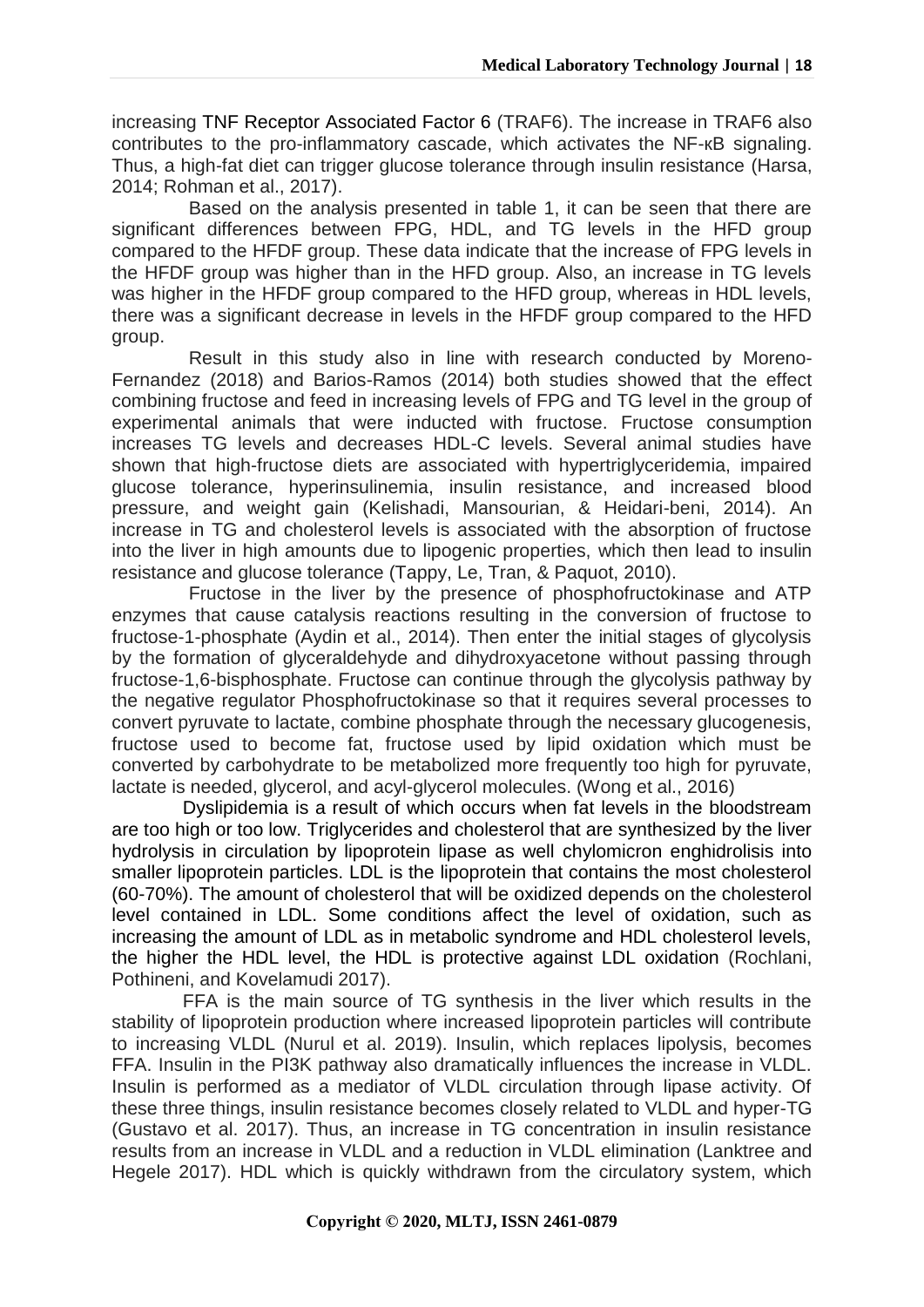reduces the transport of cholesterol in the blood (Pirillo and Catapano 2013). In individuals with insulin resistance, there is an increase in FFA circulation, TG synthesis, and storage is increased, then this TG excess is synthesized into VLDL VLDL. Dyslipidemia which correlates with insulin resistance due to increased VLDL secretion in the liver. (Dashty, 2014; Esfahani, Baranchi, and Taghi 2019).

According to NCEP-ATP III, metabolic syndrome has five primary markers, however, with the fulfillment of three markers, it can be declared metabolic syndrome, but further research is needed in order to meet the criteria of the best animal metabolic syndrome model that fulfills the five criteria. In addition to providing high fat and fructose diet in the long term vulnerable to cause animals to become stressed, it is important to carry out further research on a short and effective period to get an animal model of metabolic syndrome so that it is not susceptible to stress.

### **CONCLUSION**

Egg yolks, lard, and fructose in high-fat diets combined with fructose can increase levels of FPG, TG, and reduce levels of HDL, which are markers of the metabolic syndrome used in this study.

### **ACKNOWLEDGMENT**

The author, would like to thank those who have helped to carry out this research, especially in the immunology study program faculty of postgraduate school Airlangga University, Laboratory of Biochemistry Faculty of Medicine, Airlangga Unversity and Clinical Pathology Laboratory Dr. Soetomo Surabaya who have facilitated this research.

## **REFERENCE**

- Alarcon, G., Roco, J., Medina, M., Medina, A., Peral, M., & Jerez, S. (2018). High fat diet-induced metabolically obese and normal weight rabbit model shows early vascular dysfunction : mechanisms involved. *International Journal of Obesity*. https://doi.org/10.1038/s41366-018-0020-6
- Aydin, S., Aksoy, A., Aydin, S., Kalayaci, M., Yilmaz, M., Kuloglu, T., … Catak, Z. (2014). Today ' s and yesterday ' s of pathophysiology : Biochemistry of metabolic syndrome and animal models. *Nutrition*, *30*(1), 1–9. https://doi.org/10.1016/j.nut.2013.05.013
- Barrios-Ramos, Loredo-mendoza, & Jaramillo-flores. (2014). A Quick Model for the Induction of Metabolic Syndrome Markers in Rats, *4*(1), 1–5. https://doi.org/10.4172/2165-8048.1000137
- Dashty, M. (2014). Diabetes & Metabolism A Quick Look at Biochemistry : Lipid Metabolism, *5*(1), 1–19. https://doi.org/10.4172/2155-6156.1000324
- Fuchs, T., Loureiro, M. de P., Macedo, lano eMerson, Nocca, D., Nadelcu, M., & Costa-casagrande, T. andrade. (2018). Animal models in metabolic syndrome., *45*(5), 1–10. https://doi.org/10.1590/0100-6991e-20181975
- Goswami, K., & Gandhe, M. (2018). Evolution of Metabolic Syndrome and its Biomarkers. *Diabetes & Metabolic Syndrome: Clinical Research & Reviews*. https://doi.org/10.1016/j.dsx.2018.06.027
- Harsa, I. M. S. (2014). Efek Pemberian Diet Tinggi Lemak Terhadap Profil lemak Darah Tikus Putih (Rattus norvegicus). *Jurnal Ilmiah Kedokteran*, *3*(1), 21–28.
- Hendra, P., Wijoyo, Y. F., & Dwiastuti, R. (2010). Optimasi Lama Pemberian dan Komposisi Formulasi Sediaan Diet Tinggi Lemak Pada Tikus Betina. *Laporan Penelitian*.